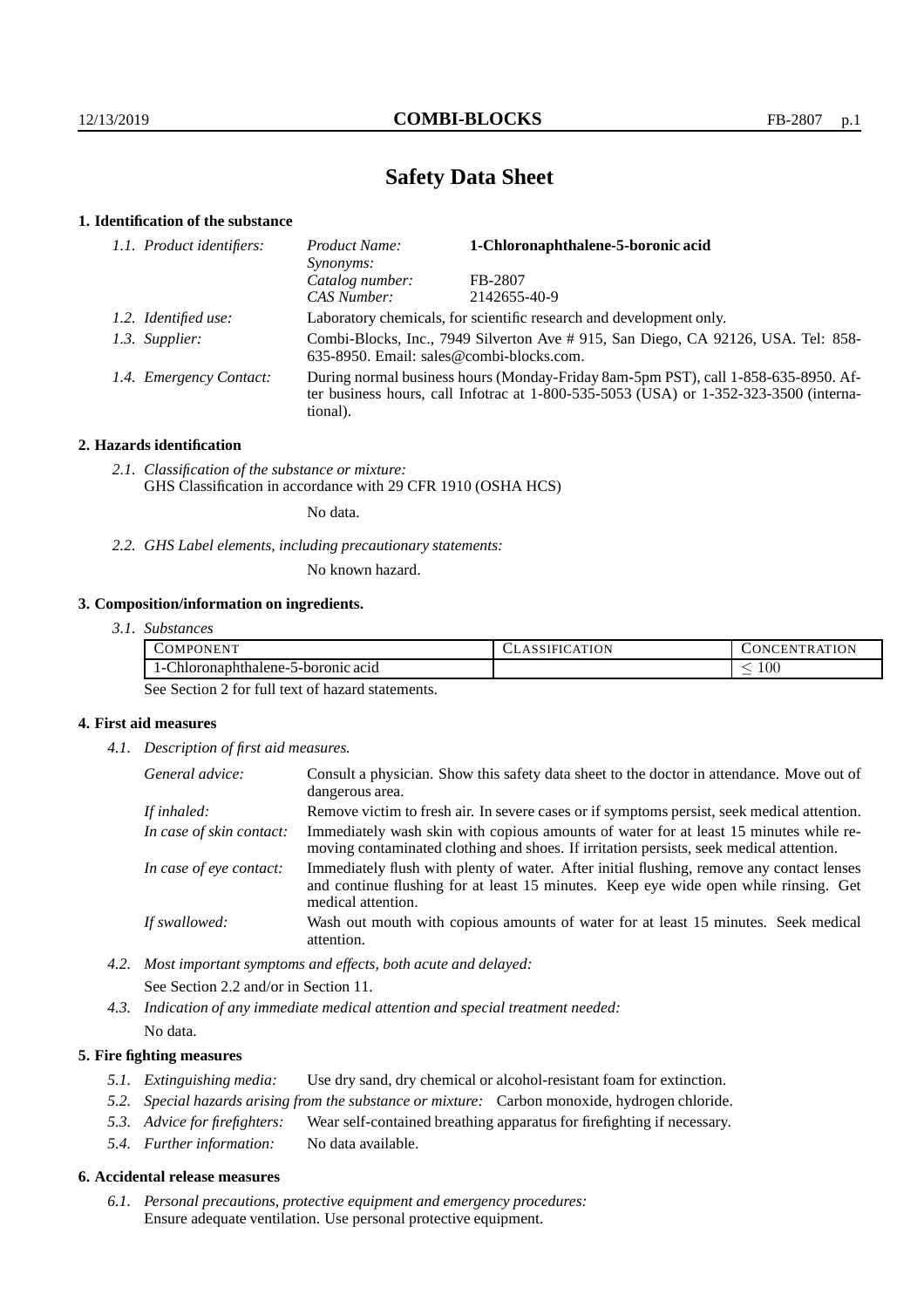| 6.2. Environmental precautions: |                                                                                                                                                                                                                                                            |                                                                                                                                                                                                                                                                    |  |  |  |
|---------------------------------|------------------------------------------------------------------------------------------------------------------------------------------------------------------------------------------------------------------------------------------------------------|--------------------------------------------------------------------------------------------------------------------------------------------------------------------------------------------------------------------------------------------------------------------|--|--|--|
|                                 | Should not be released into the environment. See Section 12 for additional ecological information.                                                                                                                                                         |                                                                                                                                                                                                                                                                    |  |  |  |
|                                 | 6.3. Methods and materials for containment and cleaning up:                                                                                                                                                                                                |                                                                                                                                                                                                                                                                    |  |  |  |
|                                 | Sweep up or vacuum up spillage and collect in suitable container for disposal.                                                                                                                                                                             |                                                                                                                                                                                                                                                                    |  |  |  |
|                                 | 6.4. Reference to other sections:                                                                                                                                                                                                                          |                                                                                                                                                                                                                                                                    |  |  |  |
|                                 |                                                                                                                                                                                                                                                            | Refer to protective measures listed in Sections 8 and 13.                                                                                                                                                                                                          |  |  |  |
|                                 |                                                                                                                                                                                                                                                            |                                                                                                                                                                                                                                                                    |  |  |  |
|                                 | 7. Handling and storage                                                                                                                                                                                                                                    |                                                                                                                                                                                                                                                                    |  |  |  |
|                                 |                                                                                                                                                                                                                                                            | 7.1. Precautions for safe handling: Avoid contact with skin and eyes. Avoid inhalation of vapour or mist. Keep away<br>from sources of ignition - No smoking. Take measures to prevent the build up of electro-<br>static charge. For precautions see section 2.2. |  |  |  |
|                                 | 7.2. Conditions for safe storage, including any incompatibilities: Store refrigerated. Keep container tightly closed in<br>a dry and well-ventilated place. Containers which are opened must be carefully resealed<br>and kept upright to prevent leakage. |                                                                                                                                                                                                                                                                    |  |  |  |
|                                 | 7.3. Specific end use(s):                                                                                                                                                                                                                                  | Laboratory chemicals, for scientific research and development only.                                                                                                                                                                                                |  |  |  |
|                                 | 8. Exposure Controls / Personal protection                                                                                                                                                                                                                 |                                                                                                                                                                                                                                                                    |  |  |  |
|                                 | 8.1. Control parameters:                                                                                                                                                                                                                                   |                                                                                                                                                                                                                                                                    |  |  |  |
|                                 | Components with workplace control parameters: Contains no substances with occupational exposure limit values.                                                                                                                                              |                                                                                                                                                                                                                                                                    |  |  |  |
|                                 | 8.2. Exposure controls:                                                                                                                                                                                                                                    |                                                                                                                                                                                                                                                                    |  |  |  |
|                                 | Appropriate engineering controls: Ensure that eyewash stations and safety showers are close to the workstation<br>location. Ensure adequate ventilation, especially in confined areas.                                                                     |                                                                                                                                                                                                                                                                    |  |  |  |
|                                 | Personal protective equipment:                                                                                                                                                                                                                             |                                                                                                                                                                                                                                                                    |  |  |  |
|                                 | Eye/face protection:                                                                                                                                                                                                                                       | Wear appropriate protective eyeglasses or chemical safety goggles as described by OSHA's<br>eye and face protection regulations in 29 CFR 1910.133 or European Standard EN166.                                                                                     |  |  |  |
|                                 | Skin protection:                                                                                                                                                                                                                                           | Handle with gloves. Gloves must be inspected prior to use. Use proper glove removal<br>in the comment of the comment of the comment of the comment of the comment of the comment of the comment of the                                                             |  |  |  |

technique (without touching glove's outer surface) to avoid skin contact with this product. Dispose of contaminated gloves after use in accordance with applicable laws and good laboratory practices. Wash and dry hands Body Protection: Complete suit protecting against chemicals, Flame retardant antistatic protective clothing.,

The type of protective equipment must be selected according to the concentration and amount of the dangerous substance at the specific workplace.

Respiratory protection:

Control of environmental exposure: Prevent further leakage or spillage if safe to do so. Do not let product enter drains.

# **9. Physical and chemical properties**

*9.1. Information on basic physical and chemical properties*

| (a)      | Appearance:                                   | Solid    |
|----------|-----------------------------------------------|----------|
| (b)      | Odour:                                        | No data  |
| (c)      | Odour Threshold:                              | No data  |
| (d)      | $pH$ :                                        | No data  |
| (e)      | Melting point/freezing point:                 | No date. |
| (f)      | Initial boiling point and boiling range:      | No data  |
| (g)      | Flash point:                                  | No data  |
| (h)      | Evaporatoin rate:                             | No data  |
| (i)      | Flammability (solid, gas):                    | No data  |
| (i)      | Upper/lower flammability or explosive limits: | No data  |
| $\rm(k)$ | Vapour pressure:                              | No data  |
| (1)      | Vapour density:                               | No data  |
| (m)      | Relative density:                             | No data  |
| (n)      | Water solubility:                             | No data  |
| $\circ$  | Partition coefficient: n-octanol/water:       | No data  |
| (p)      | Auto-ignition:                                | No data  |
| (q)      | Decomposition temperature:                    | No data  |
| (r)      | Viscosity:                                    | No data  |
| (s)      | Explosive properties:                         | No data  |
| (t)      | Oxidizing properties:                         | No data  |